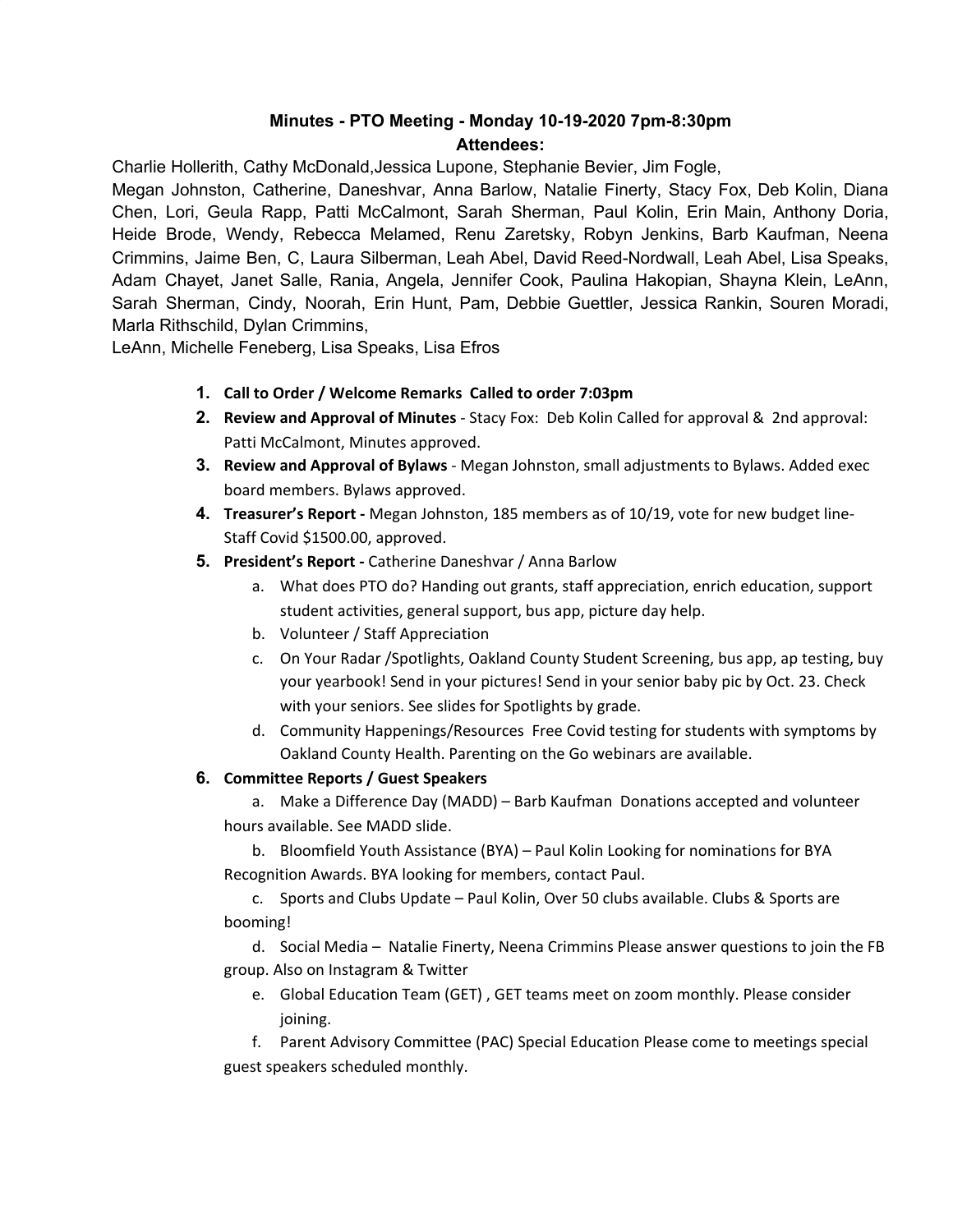## **7. PTO Contact / Membership / Meetings Join on the website. Next meeting,** *11/16 PTO Meeting - virtual - 9:30am*

### **8. Principal's Report -** Charlie Hollerith

a. Progress Conferences - Charlie Hollerith- Oct. 28 sign up goes up. Scheduled for 11/11 Zoom, one day only. Please consider making appointments with only teachers that you really need to see. Feel free to email teachers for an update on your student.

b. Hybrid Learning - Charlie Hollerith Attendance is going well. Wednesdays are focusing on Social Emotional Learning. Focusing on Self Awareness Oct. & Nov. Feb.8 Margret Shultz will be at that PTO meeting for an update.

c. COVID Updates - Cathy McDonald, Please note, procedures are constantly being updated. Please do not send your child to school with any symptoms of illness. Call the school office to report positive cases.

- **9. Naviance -** Jim Fogle, Shayna Klein , Video and sample of usage. Contact your counselor for more information.
- **10. Canvas -** Stephanie Bevier Tips and info for parents. Please see slides.
- **11. Old Business None**
- **12. New Business None**